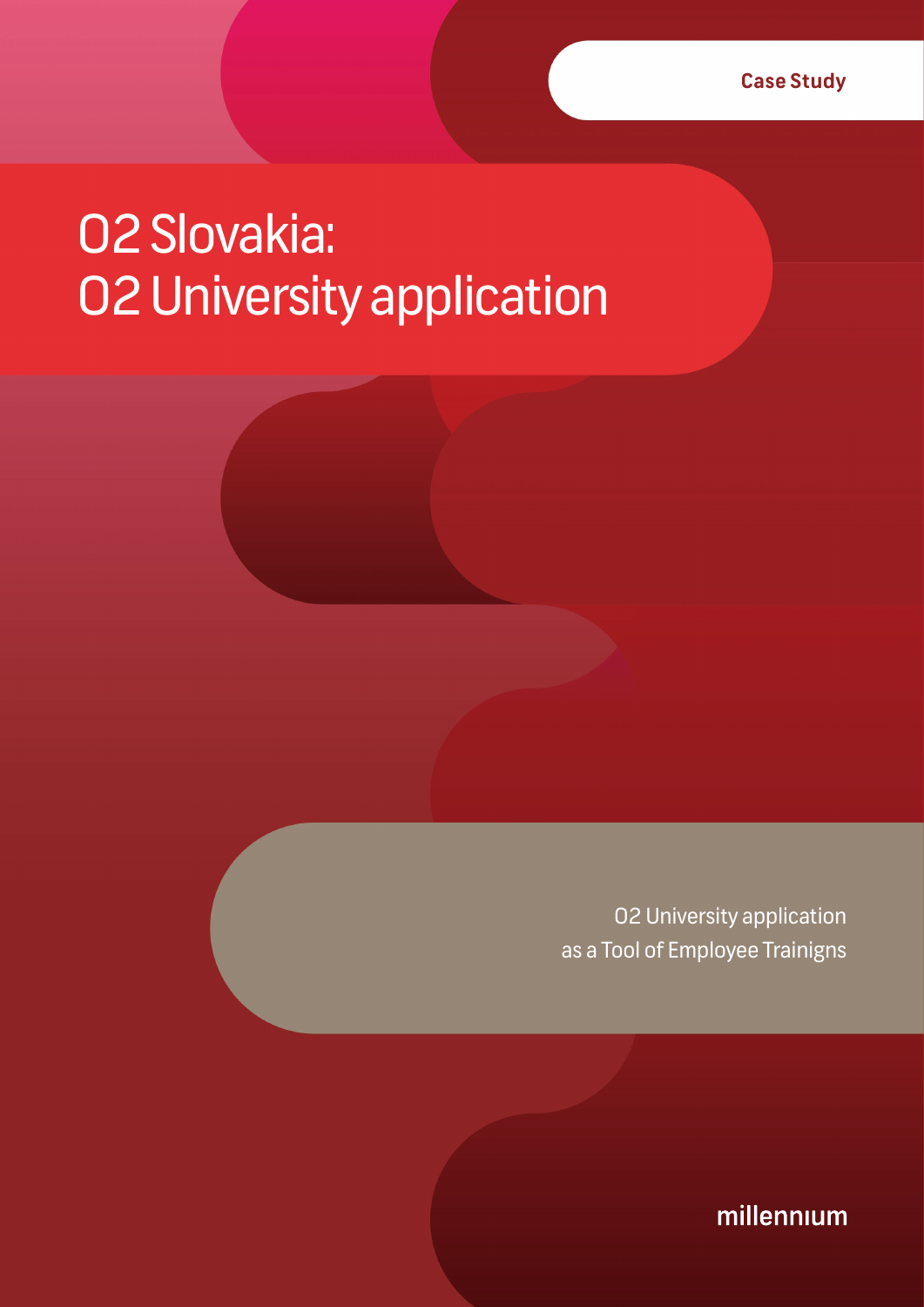Education for our company is one of the basic pillars, which we could not provide quality services without. The applications used for trainings until today were technologically outdated. We needed to move them up a level higher. We are thrilled that in cooperation with the company Millennium we found a solution, which met our expectations. E

#### **Juraj Masaryk**

O2 Slovakia, s.r.o. Senior project specialist

# O2 University

Microsoft Azure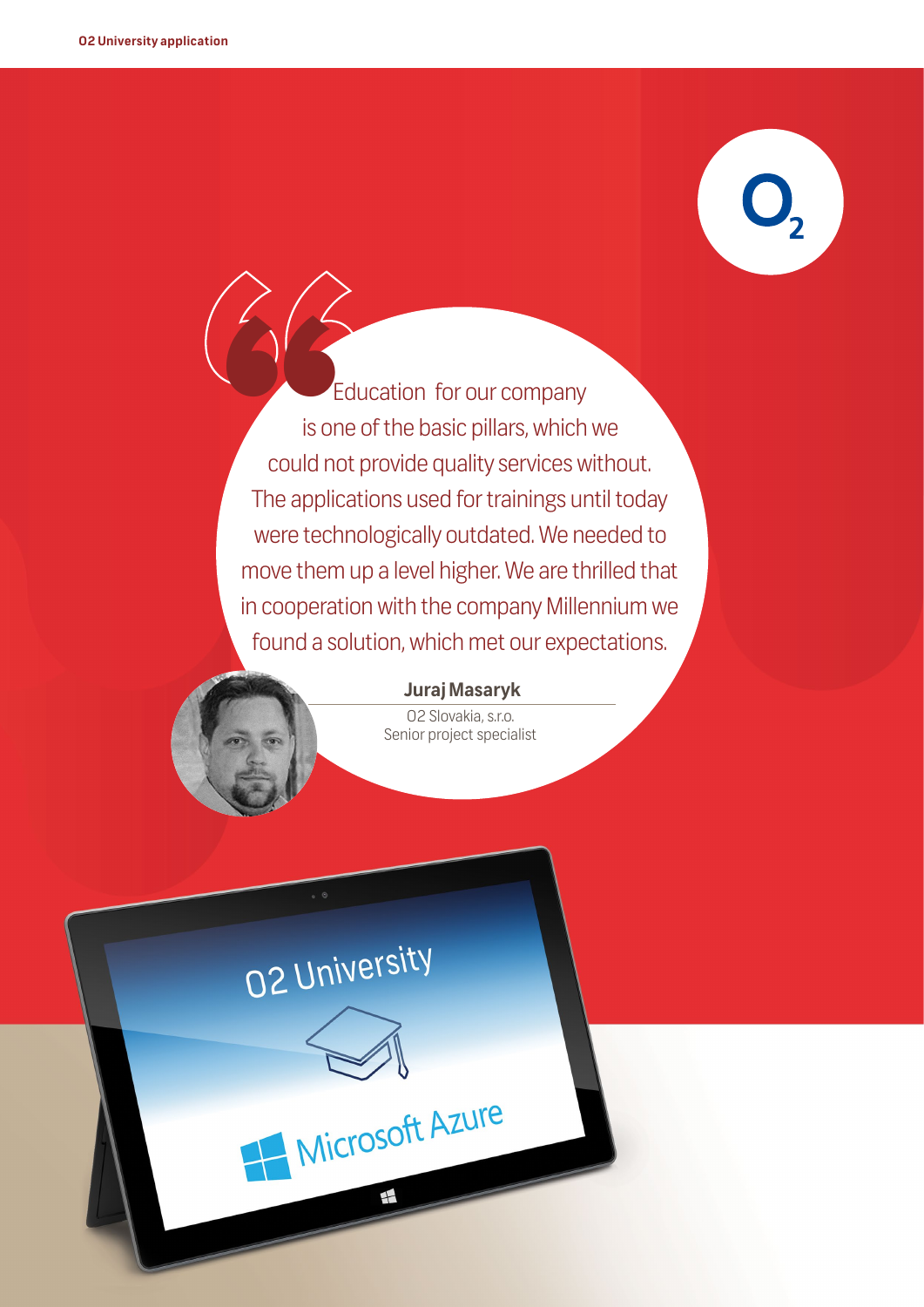#### **End User**

O2 Slovakia

#### **Client Profile**

O2 Slovakia is a mobile operator, which has been present in Slovakia since 2007. It offers mobile network and internet services not only for companies, but also for individuals.

It has over 1.7 million clients and belongs to the fastest growing mobile operators in Slovakia. Since January 2014 it belons to the PPF investment group. In 2014 the company became the operator of the year for the sixth time in an independent customer survey.

O2 Slovakia has been our client since 2013, when we implemented their project titled 02 World (Knowledge Management).

#### **Solution**

The O2 University education system is built on the SharePoint 2013 platform.

With respect to the great potential of the cloud and the positive experience of O2 World project, the company O2 Slovakia opted for Microsoft Azure for the entire project.

#### **Background**

Education is an inseparable part of a life of every growing company. In order for the sales representatives to provide quality services, they must be trained and tested regularly.

O2 Slovakia has a network of internal trainers, who secure trainings for individual branches, part of which is employee testing.

For effective preparation and test management the company was using various applications, which were outdated and technologically failed to address the current needs.

Equally the company O2 Slovakia searched for a solution for the trainings themselves. The objective was to achieve a tool, which could integrate the possibility to plan a training depending on the options of career growth.

With respect to the fast growth of the company this complex application had to be supplied in the shortest time possible. Therefore O2 Slovakia began looking for a reliable partner, who would transform the requirements into a concrete solution.

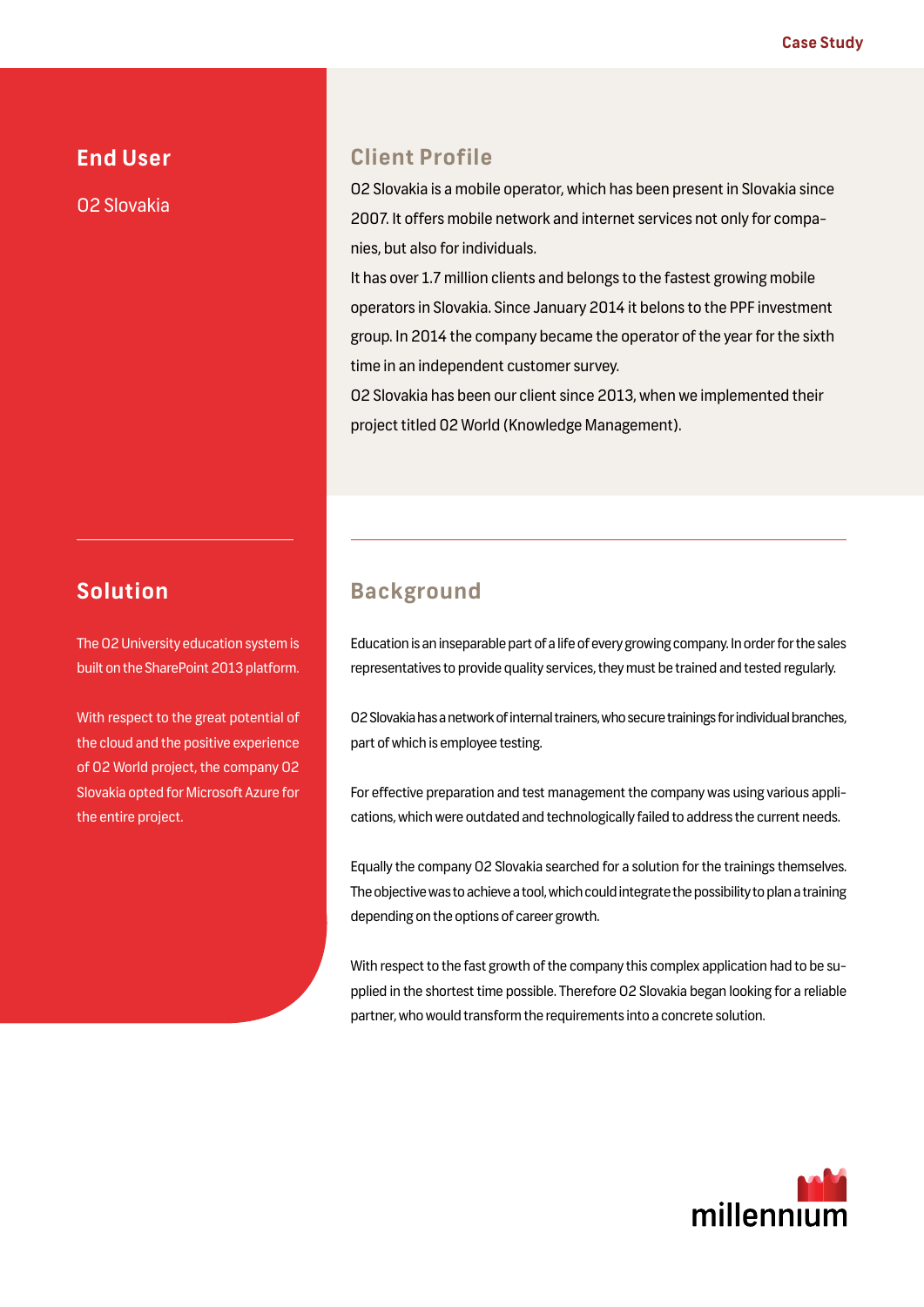#### **Project goals**

Development and implementation of the training and testing module, which:

- Would be complex include roles of administrators (trainers), as well as end users;
- Could combine various questions, create different types of tests and evaluate answers;
- Would be user friendly and intuitive;
- Could create reports and proces results of tests coming from different branches;
- Would be supplied in ambitious time plan;
- Would be technologically actual and flexible for potential further development;
- Would increase use comfort for end users.

#### **Technologies**

The company O2 Slovakia since the O2 World project has been using the Microsoft SharePoint 2013, and therefore we decided to base our solution for trainings and testing on this platform.

As a database solution we used the Microsoft SQL Server 2012. With respect to the great cloud potential and positive experience from the O2 World project, O2 Slovakia chose Microsoft Azure to cover the entire project.

Basic information Exchange on users takes place through Active Directory, where we integrated the O2 University.

#### **Solution**

Based on the requirements of the client we created two modules – testing module and training module.

The testing module is composed of two parts – administrative and presentation.

The administrative part can be based on specific roles accessed by the trainers, so they can create test. They can define categories, question themes, tests applicability, groups, which they are intended for, as well as their validity.

Administrators can also create a database of questions with correct answers, while different types of questions may be concerned – from closed through open to so called drag&drop questions.

In creating the test itself they define the number of questions, types of questions, indicate whether they are novelties or standard questions.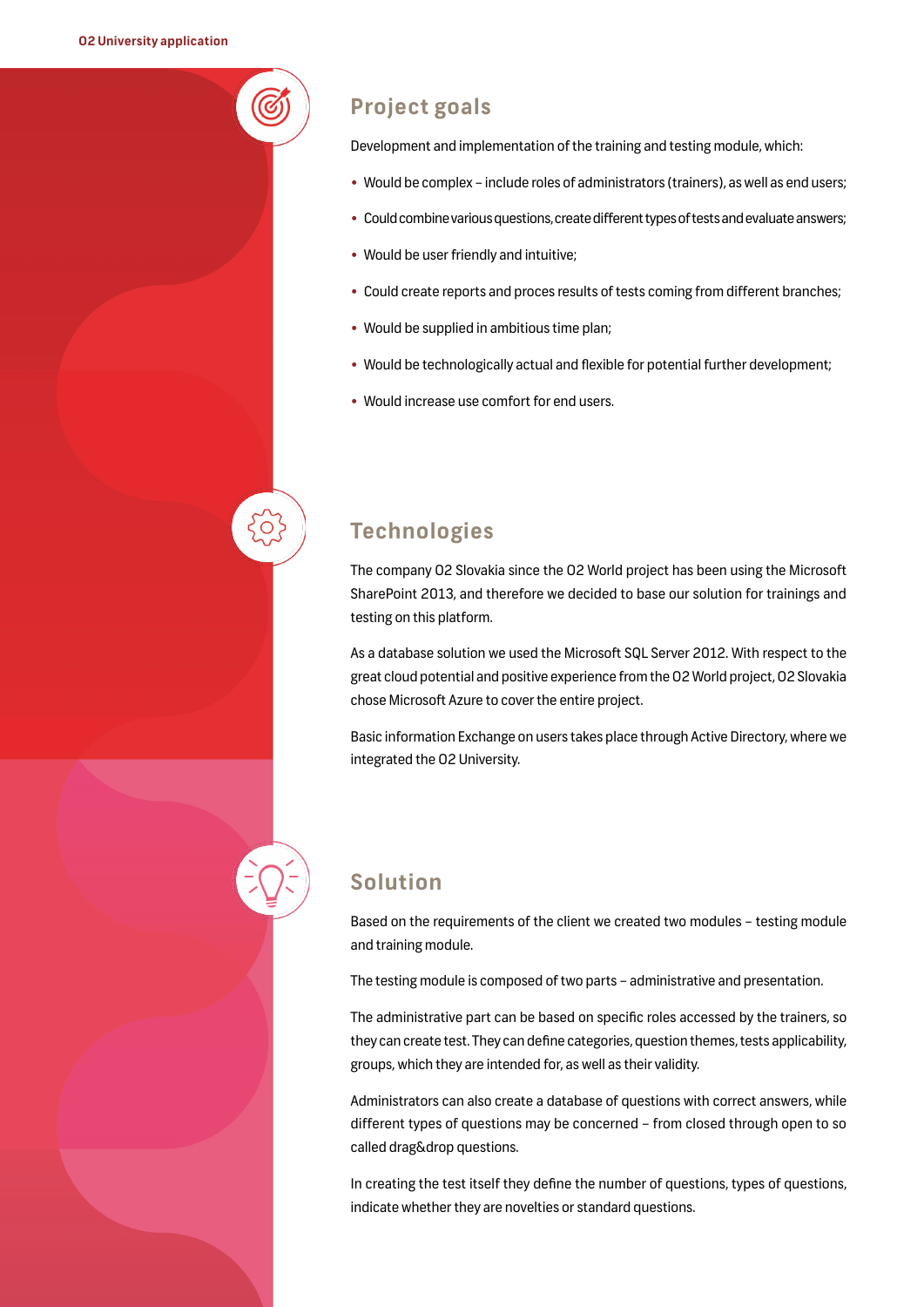The tests are then automatically distributed based on the selected criteria to end users, who get information on allocation and deadline, in which the test should be taken.

Administrators have a possibility to view statistics, which they can filter by various parameters, export into .csv formats and subsequently analyse.

The training module closely relates with the first module, while it is also very flexible and open.

In addition to the mentioned roles there are also so called career types of roles present within the solution. They are four types of career processes. For each such type there is a sequence of steps set in order to achieve them – what type of trainings must the applicant participate in and what tests he/she must take. When these steps are made, he/she automatically continues on a higher level.

Following the definition of career roles and necessary trainings, an invitation comes to a specific employee to participate in the given training. Training organizers report results and training details, and these are centrally reported and portrayed later into the original O2 World system – into the profile of the given employee.



#### **What were the benefits achieved?**

- **1.** We achieved a much greater flexibility for trainers in creating questions and tests, at the same time we extended the contents of the applicability of the tests, so the trainers can use plenty of the questions for various types of tests with different validity.
- **2.** Simple access without using applications of third parties, when common users and trainers can automatically enter the application.
- **3.** Trainers have immediate reports and feedback available, which they can filter and evaluate analytically.
- **4.** Intuitive navigation through the application without the need of detailed trainings of end users.
- **5.** More effective and higher quality services, because employees are forced to train themselves continuously through the tests.



One of the biggest challenges of the project was the time planning and promptness of the implementation – in the course of four months proposal had to be prepared and implementation of both modules realized.

In November 2014 analytical meetings with the client took place and we prepared a functional specification.

Subsequently in January 2015 we began to create a solution and in February with module testing we got into the phase of acceptance tests. With the training module the acceptance tests were realized together with the client in March and April 2015.

The rollout into the production system of the client was done in April 2015.

Following the project completion we will provide the client services according to the service contract.

### s > SharePoint